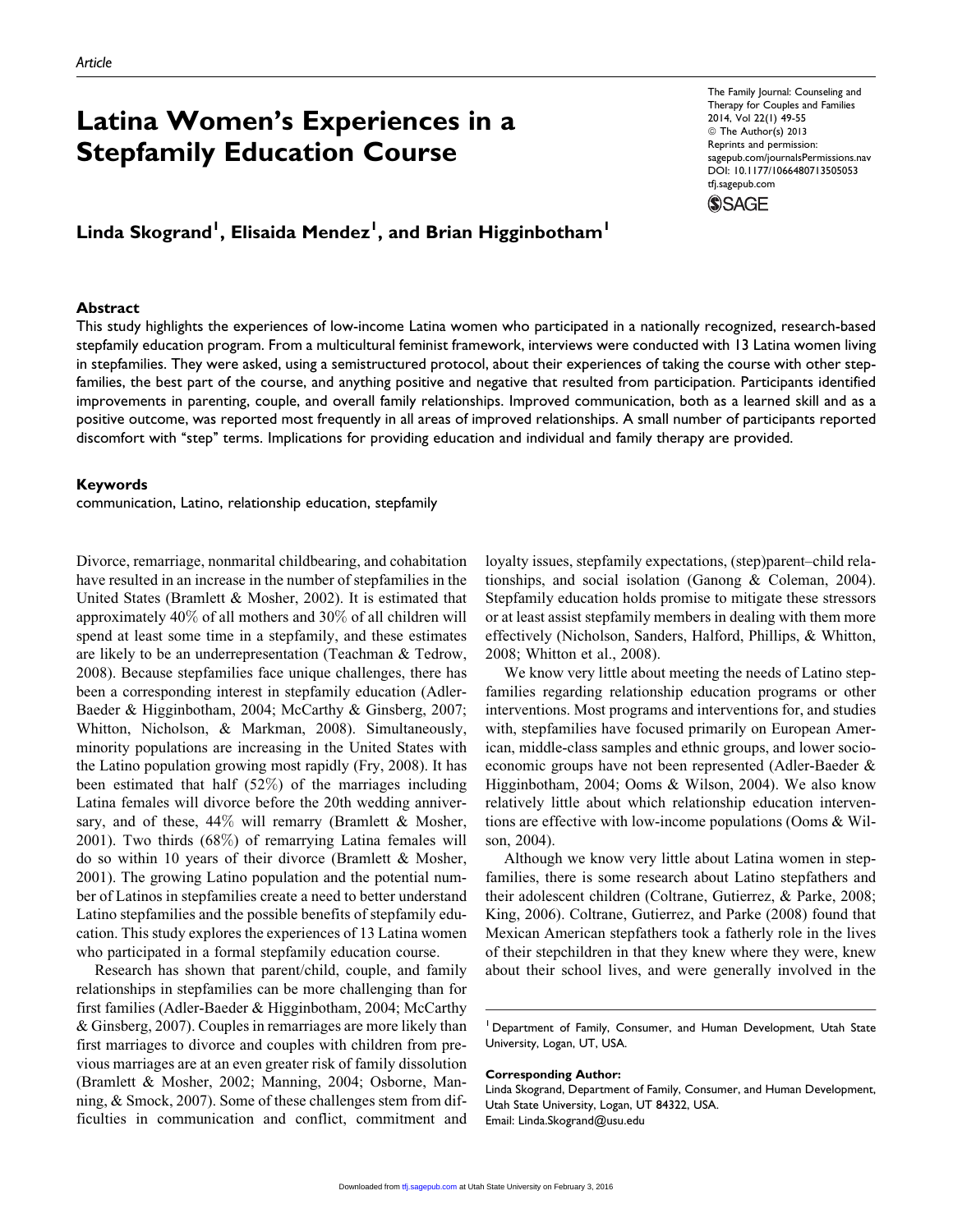lives of their stepchildren. The great majority (85%–95%) of both stepfathers and stepchildren were happy with their relationships. These stepchildren indicated that their stepfather was a good partner to their mother and that they respected their mother's parental decisions. Stepfathers who had a loving and nurturing relationship with their wives or partners typically also maintained a loving and nurturing relationship with their stepchildren. Thus, a positive couple relationship was an indication of positive stepfather–stepchildren relationships.

Due to the increasing number of Latino families in the United States who are experiencing divorce and remarriage and, because couple, parent–child, and family relationships can be challenging in stepfamilies, Latino stepfamilies may benefit from attending relationship education or other familystrengthening interventions. With the goal of supporting Latino families, the federal government initiated a Hispanic Healthy Marriage Initiative (HMI) and related funding streams (Administration for Children & Families, n.d.). Stepfamily education programs targeting this population, however, are a new endeavor. The present study, which is a subsample of a larger HMI evaluation study, can help fill the gap in the literature by analyzing the experiences of low-income Latina women who attended a nationally recognized stepfamily course as part of a statewide federally funded demonstration project on stepfamily education.

## Theoretical Perspective

This study was conducted from the perspective of multicultural feminist theory (Tong, 2009). One of the core assumptions of feminist theory is that women's voices need to be heard and their experiences are real (Tuana & Tong, 1995). In addition to being concerned about the experiences of women as an oppressed gender, multicultural feminism is concerned with the ''women-of-color feminism'' (Tong, 2009, p. 202) in the United States. In the early 1900s, it was expected that people who came to this country as immigrants became Americanized, and everyone became assimilated into the new country. Multiculturalism, which began to be evident in both practice and scholarly literatures in the 1970s, however, focused on people being encouraged to maintain their ethnic pride. Multiculturalism promoted the view that diversity is to be valued and that all ethnic and cultural groups be respected and treated as equal (Fowers & Richardson, 1996). Multicultural feminism, therefore, is about making the voices of women from diverse ethnic cultures heard.

Feminism is also about making these voices heard within the context of families in order that we understand the totality of family life (Ingoldsby, Smith, & Miller, 2004). Historically, this view of families was from women in the traditional nuclear family but has recently expanded to include the variety of family forms in today's society. This totality of family life includes all kinds of families including cohabiting families, singleparent families, and stepfamilies. Therefore, this study was conducted from the perspective of multiculturalism, focusing on Latina women and on the nontraditional family form of stepfamilies. This study is about making the voices and experiences of Latina women in stepfamilies heard.

## Method

The current study includes a subsample of a larger demonstration project, which included an evaluation of the Smart Steps stepfamily education program (Higginbotham, n.d.). Several other publications have resulted from this project (i.e., Higginbotham & Myler, 2010; Higginbotham & Skogrand, 2010; Reck, Higginbotham, Skogrand, & Davis, 2012; Skogrand, Dansie, Higginbotham, Davis, & Barrios-Bell, 2011; Skogrand, Torres, & Higginbotham, 2010). The *Smart Steps* program (Adler-Baeder, 2007) is a research-based couple and relationship education curriculum and targeted low-income European American and Latino stepfamilies. This stepfamily education program was implemented in collaboration with community agencies who serve these populations. Participants received 12 hr of couple and relationship education through six 2-hr sessions offered in the evenings. The program content addressed the prevalence of stepfamilies in today's society and the difficulties they frequently face. The entire family was invited to attend the course, and the classes began with a meal. Adults and school-age children were in separate classrooms with school-age children being taught parallel, age-appropriate content. The adults and children came together for the last 15 min for a family-strengthening activity. Child care was provided for preschool children.

Although Latinos accounted only for approximately one quarter of the participants in the statewide stepfamily education demonstration project, the present analyses focused exclusively on Spanish-speaking Latina women participants and their experiences in taking the course. In the spirit of feminist theory, we wanted to hear and raise up Latina women's voices apart from other participants in order to learn about their unique experiences with the course.

Qualitative interviews were conducted with 27 adult Latino participants from Spanish-speaking classes and 13 were women. The language preference for all 13 women was Spanish and, therefore, all of the interviews were conducted in Spanish. Eleven of the women had biological children, four had partners with biological children, and six had children together. Therefore, some of the participants were biological mothers, some were stepmothers, and some were both. In this article, we will refer to all participants as mothers. Eight of the 13 women had their children living with them for more than 6 months of the year. In this study, there were a total of 31 children who lived with the women, and their ages ranged from 2 months to 18 years.

Because this was an evaluation of a statewide stepfamily education initiative, in a state which is predominately European America, the approved project protocols and surveys were general in nature. Although Latina families enrolled in the courses, the project did not focus on cultural differences nor did surveys gather in-depth information about cultural backgrounds such as country of origin and length of time in the United States.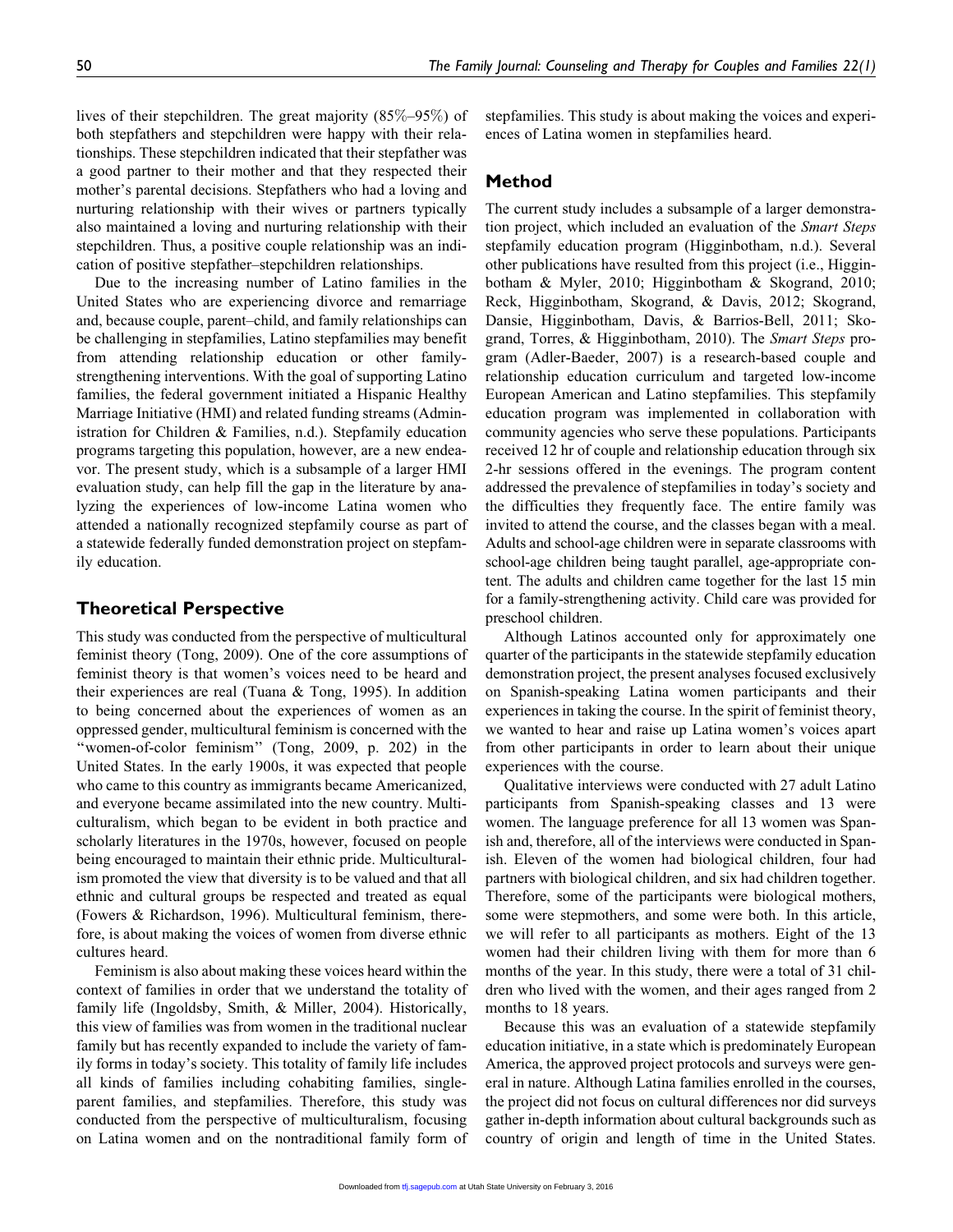However, because there is no information available about Latinas in stepfamilies and their experiences in stepfamily education, we are reporting what we have found as a way to provide a base for further research and subsequent information about how to serve Latinas through stepfamily education.

The project manager, who did not personally know any of the participants or their perceptions of the course, identified potential interviewees from the attendance records. Participants were interviewed immediately following the last session of the 6 week course by trained research assistants. The ages of the 13 women ranged from 22 to 43 years with a mean age of 35 years. Education ranged from third grade to high school education with the mean number of years equivalent to a ninth-grade education. Their income level ranged from less than US\$5,000 to US\$30,000 a year. Seven percent of the women reported earning less than US\$5,000 per year, 45% earned between US\$5,000 and US\$15,000 a year, and 15% made between US\$15,000 and US\$30,000 a year. Four respondents had missing information on income and, therefore, were not included in this report.

In the spirit of multicultural feminist theory, the interview questions focused on hearing the voices of Latina women as they describe their experiences with the stepfamily course. The overall research question was as follows: What were the experiences of Latina women who were taking a stepfamily education course? Interview questions to address this question included the following: What was your experience of taking this course with other stepfamilies? What was the best part of the stepfamily course for you? What are some of the positive/negative experiences, as a couple or family that have resulted from participation in the course?

Data were analyzed using the procedure described by Bogdan and Biklen (2003). Researchers (one faculty member and one research assistant) identified coding categories regarding the research question. The coding categories that resulted in the analysis included the multiple ways these women talked about their experiences. The researchers then developed themes that reflected the broader, more abstract summary of what was experienced by the participants. The coding was done independently by each researcher, and coding schemes were identified using free nodes in the qualitative software program NVivo, which was used to facilitate data analysis (Bazeley & Richards, 2000). Coding was consistent 80% of the time. When the researchers identified differences in the coding categories, they went back to the data and developed a consensus about which categories best reflected the participants' responses. The findings in this article reflect the coding categories most often reported by the participating Latina women.

## Findings

Latina mothers described their experiences of attending the stepfamily course, and three major themes emerged from their responses. Participants said their parent–child, couple, and overall family relationships improved as a result of the course. Parent–child relationships improved because of improved communication, learning to treat their children and stepchildren fairly, and by engaging in activities with their children. Couple relationships improved because of improved communication and utilizing other relationships skills learned in the class. Family relationships improved as a result of improved communication among family members, engaging in family activities, changing attitudes, and empathizing with what other stepfamily members were experiencing. Although they were very limited, a small number of participants indicated there were negative impacts as a result of attending the course. These negative results centered on the use of the step term.

## Improved Parent–Child Relationships

Most mothers in the study (12 of 13) reported that there were improvements in how parents and children related to each other as a result of attending the course. This was accomplished by developing more effective ways of communicating and learning to treat the children and stepchildren fairly. Increased closeness between parents and children resulted. According to mothers' reports, parents and children increased their understanding of each other, which fostered closer relationships between parents and children, promoted acceptance, and increased respect and validation.

Communication. Several women indicated that by attending the course, they had acquired skills about how to cultivate healthy relationships with their children. Improved communication took the form of asking children about their day or what happened at school, listening, exploring their children's perspectives, and refraining from criticisms. One mother described how her son became more considerate of others by modifying the way he responded to his parents. She explained, ''When we're at home, he remembers many of the things that he learned such as saying please, not getting angry, not yelling, to be happy and laugh with his parents.'' According to another woman, communication was particularly helpful in improving relationships with adolescents, ''Being able to communicate with them [children] is the most important, especially with the adolescents, it helped me a lot.'' Another stated:

The best part was how we talked to them. I didn't do it before and now that I've had the classes we talk more. My daughter and I talk more at night and I find out how school went and that has helped me since I started the classes.

Treating Children Fairly. Having participated in the course, women faced the challenge of learning how to share time with their children and stepchildren in ways that were fair. Some mothers who had given preferential treatment toward one or more of their children acknowledged the difficulties in changing this behavior. A mother said, ''We treat them the same now, my husband too. We were having a problem with him being indifferent towards her, but now everything is good.'' Another woman said she had to learn to not only talk to her husband's children but also how to interact with them in a more positive way. She said, ''I'm not the biological mother so learning how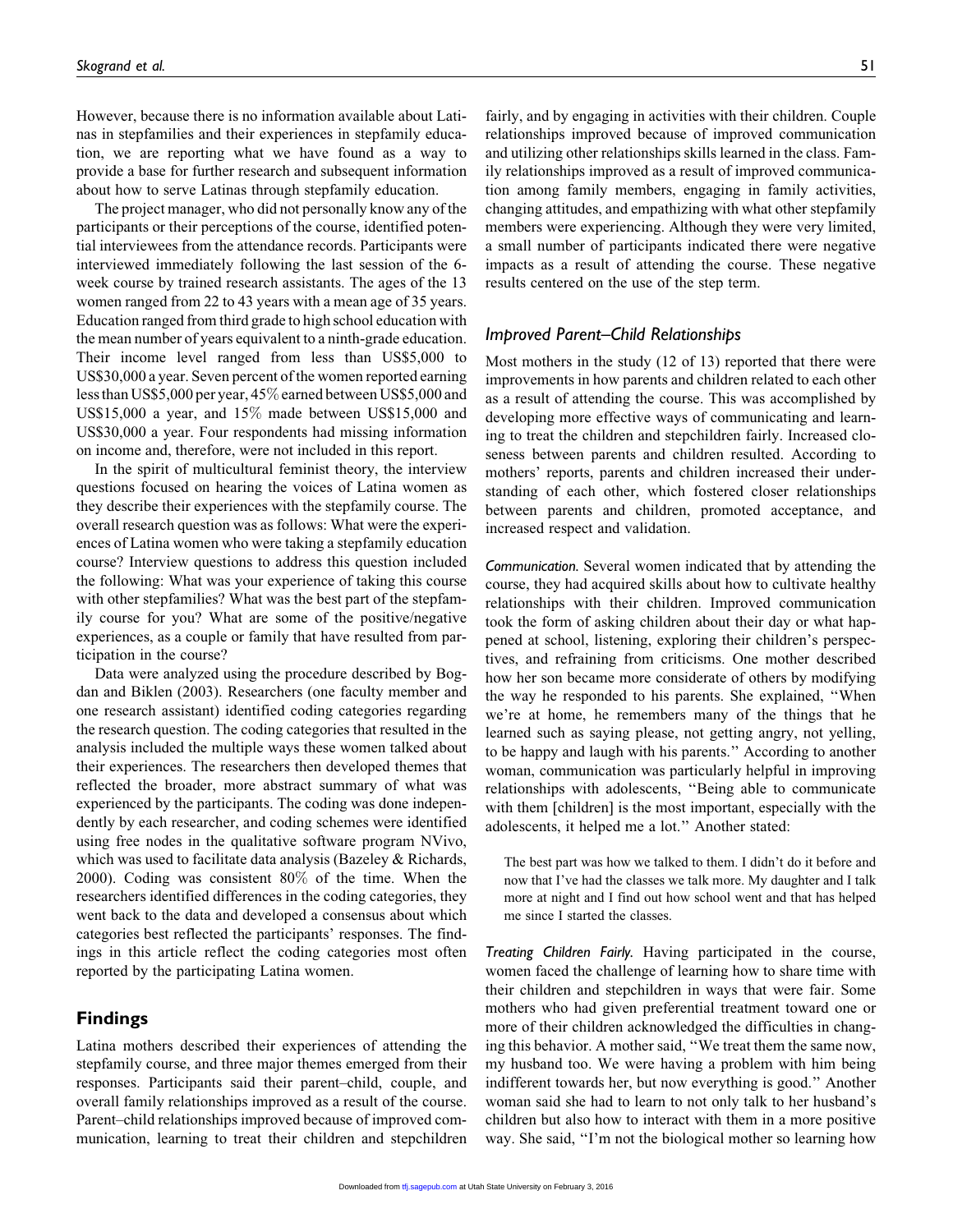to raise and talk to them helped. I also learned how to be more involved in their lives without hurting them or being seen as the 'evil stepmother'.''

A mother talked about having difficulty accepting her stepson because she was used to dealing with her daughters. She said, ''Getting used to having a son was hard for me because it is different having girls than having boys. But this course has helped to understand him and accept that he is different, and to respect him.''

## Improved Couple Relationships

Nine of the 13 women talked about how their relationship as a couple had improved and that they had become closer as a result of their participation in the stepfamily course. Their relationships improved because they were communicating more effectively and had begun to use other relationship skills to have more positive feelings for each other. For some, attending the course helped them realize that there were things they could work on to improve their relationships, and they were looking forward to trying some new things.

Communication. Learning how to communicate more effectively was the skill that was most often cited by participants as being important in improving couple relationships. Participants identified specific communications skills they learned that were particularly helpful. One woman said she would yell at her husband, but not really communicate about what was bothering her. The course taught her how to talk to him about problems. Another woman also shared her experience talking about difficult issues:

Well, as a couple there is better communication. There were times where I was stressed because there were difficulties or problems... He would say something and I would feel offended and I would keep it in. I would not tell him how I felt and that frustrated me ... But now I've been able to communicate better. When something is bothering me or something happens to me or him, I try to see the different ways they have taught us to say things about something that is bothering me.

Other participants were specific about how improved communication skills enhanced their relationships. One woman explained that they had felt it was wrong to spend time as a couple without the children. The course had emphasized that couples need time to maintain and enhance their relationship. After talking about it as a couple, they had concluded ''it's okay to leave the kids'' and as a result they spend time together without the children and their relationship improved.

Participants also explained that as their communication skills improved they spent more time talking as a couple. According to one woman it often resulted in a closeness that was not present before:

When I shared and found out more about my husband, there were some things that we really have not talked about and he was able to share those with me. I felt like we were courting again and that was very pleasing to me.

Other skills. Participants described how skills learned in the course, in addition to communication skills, also helped them enhance their couple relationship. One woman talked about skills in general, ''There are things we need to practice, we need to say them and practice them in order to grow more, so that our relationship grows and is strengthened more.'' Another woman added that the skills learned needed to be maintained:

The both of us agree often and we've applied what we've learned. If we forget, I remind him what they taught us or he reminds me of what we learned. That way, we're always reminding each other of the skills we learned in the class.

Another woman talked specifically about learning to be empathic with her husband:

Learning about empathy and putting yourself in your partner's shoes helped. Sometimes I only see what is in front of me and don't see everything else. I now try to put myself in my husband's shoes first and try to see if he is understanding things in a different way. If so, that's something I need to understand.

## Improved Family Relationships

Eight of the 13 participants reported experiencing improvements in their family relationships. Things that contributed to improved family relationships and family unity were improved communication, doing activities as a family, and a change in attitude toward other family members.

Communication. These mothers said that communication improved because they were more open about sharing opinions and could listen more effectively. This open communication helped bring family members together and contributed to family unity. One woman said, ''We also learned about listening to others. We didn't share our opinion with others in the past like we do now.'' For some of the women, improved communication helped the family work together in a way that had not happened before. They were relieved and had hope that their family life could be better.

Joint Activities. Participants described doing activities together as a family, which was encouraged and modeled in the class, and this helped improve family relationships.

Well, just like being with the kids more, play with them more. We try to go out with them and play ball with them and be close to them. Even just at home, when it snows, we bought a ball and they play in the living room. Since we've been coming [to the class] we've been doing that, and we never did that before.

Woman said their families spent time eating together and playing together. Spending time together was a positive experience that spurred the family members to want to do even more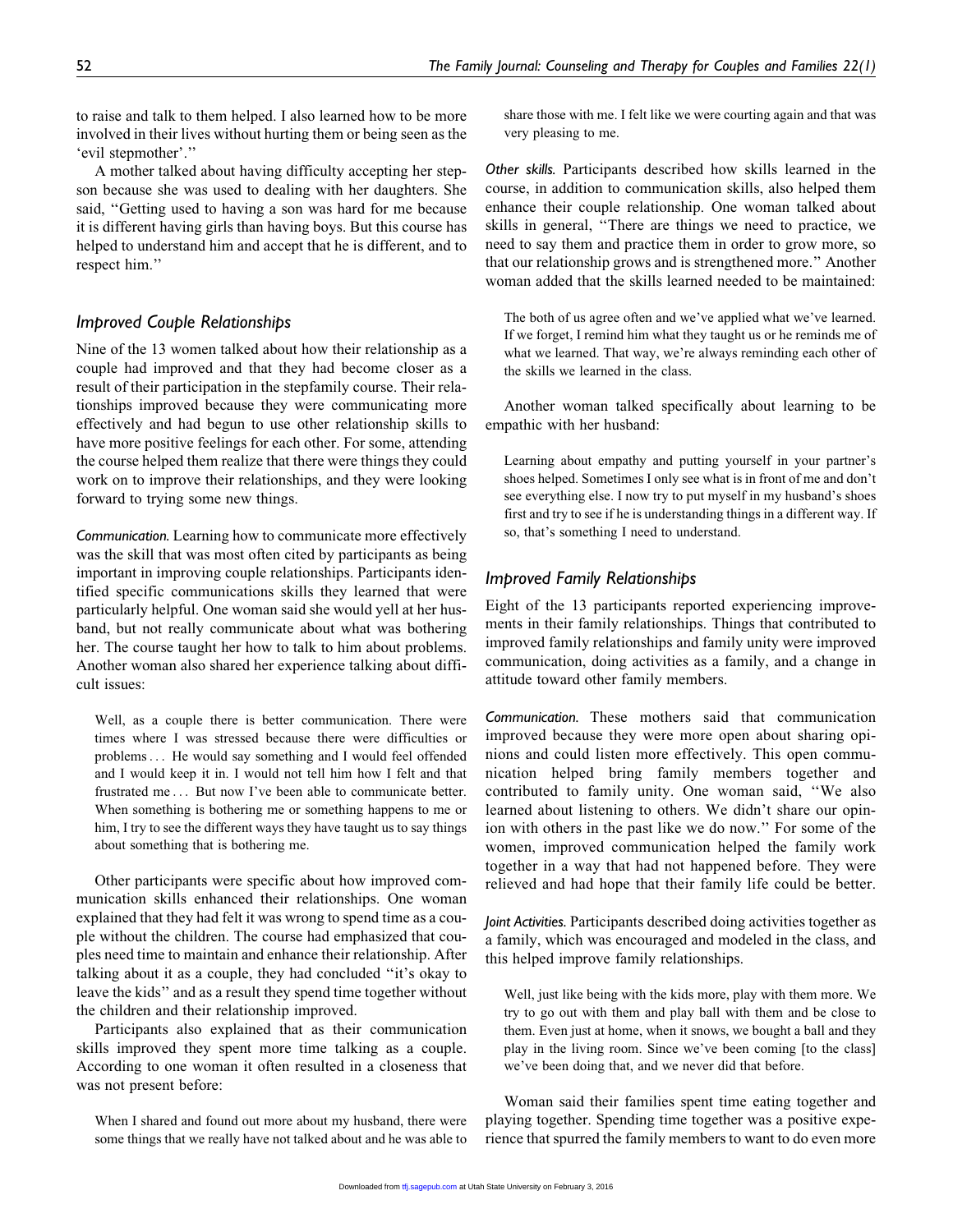things together. For example, one woman said, ''I want to have a more united family and do more activities together.'' Another woman recognized she needed to spend time with her family. She explained, ''I wasn't as nice as I could have been. I would get mad easily and that's not how I should be, and I need to just spend more time with my family.''

Change in Attitude. Another aspect of the course that contributed to improved family relationships was the increased understanding of how others in the family were feeling. Becoming aware of others' feelings became evident for this mother who said, ''I am going to be more aware of other peoples' feelings that are affected, but at the same time explain to them you need to do this or you need to do that, but now with more experience.'' Another woman described increased appreciation for other family members:

It's made our family relationships better, like the relationship that I have with my husband and the relationships that I have with the kids, especially with my stepson. I think that I appreciate the things that people do in our home more.

One woman described her family's healing process, feeling that the relationships in her family were improving. She said, ''Because of this program, I have a united family. I thought because of so much damage, I thought we were all going to go our different ways, but no.'' Another woman expressed a similar feeling on the part of family members wanting to be more united, ''It helps, it really helps to be able to unite the family ... if they want to do something to keep going; this course is very worth it.''

### Concerns

Two participants expressed concerns with the label step in reference to their stepfamily members. One woman who had always referred to her stepchildren as children said, ''It was hard in the beginning. It was like we were trying to reject [them] and the children were hearing these words stepchild, stepmother, stepfather.'' She ultimately felt better about the use of the term and felt good about the overall experience. She concluded, ''but later I understood that it was a reality that my family is in that situation, that it's a reality that we want to change, to be able to unite our family.'' Another mother described her daughter's emotional experience in the class when she heard the ''step'' term. The mother said, '' ... she felt very sad in her heart.''

## Discussion and Implications

The government's interest in the effective implementation of marriage education for underresearched and underserved families—such as low-income and Latino couples in stepfamilies stems from the fact that most marriage-related programs have historically been developed for and offered to middle-class European Americans who are married, or will be getting married, for the first time (Ooms & Wilson, 2004). Even programs

designed for diverse audiences are largely based on research from nondivorced, middle-class, European Americans (Adler-Baeder & Higginbotham, 2004). Thus, one might raise the question of suitability of these programs for members of diverse populations who face unique barriers to healthy marriages (Dion, 2005).

The government has also acknowledged the need for culturally appropriate and linguistically responsive marriage education services for Latino families. To this end, the Administration for Children and Families (n.d.) created the HHMI with the goal to ''address the unique cultural, linguistic, demographic, and socio-economic needs of children and families in Hispanic communities.''

According the to the Latina mothers in this study, there were significant benefits from attending the stepfamily education program using the *Smart Steps* curriculum. Although the curriculum is based upon research, it did not focus on research with Latino or low-income stepfamilies. Yet, these women were able to use the information to improve family relationships. This study provides a qualitative overview of the experiences of Latina women in what is the first federally funded program specifically for stepfamilies.

What made it work? Was it because the program was implemented by collaborating with community organizations that serve these populations? Others have cited that partnering with trusted organizations is a critical aspect of working with culturally diverse audiences (Skogrand & Shirer, 2007). We do have an indication based upon interviews with facilitators who led the Spanish-speaking stepfamily courses that they encouraged discussion and they wove their own understanding of Latino culture into their facilitation (Reck et al., 2012). It has been suggested that both of these strategies would be welcoming and comfortable for Latino participants (Skogrand, Barrios-Bell, & Higginbotham, 2009). Children are also very important to Latinos and are important components of Latino marriages (Skogrand, Riggs, & Huffaker, 2008), and children typically accompany their parents to events and are not left with other caregivers (Skogrand et al., 2009). Children were a part of this stepfamily education program, and children were provided ageappropriate information with the classes ending in a family strengthening activity that included both adults and children. This format is likely consistent with Latino cultural practices that may have also contributed to these Latino women in stepfamilies benefiting from the format of this stepfamily course. Although this is speculation, we hope that other researchers will focus research questions around these issues.

There were problems or concerns, however. The present study identifies discomfort, by some Latina women in stepfamilies, with step terms. Two of the 13 women struggled with the use of the term step. Given that Latinos place great emphasis on the family, it is possible that the use of the word step could have been incongruous with their desire for or sense of familismo (Hurtado, 1995; Skogrand et al., 2009; Weaver, Umaña-Taylor, Hans, & Malia, 2001). Multicultural feminist theory should sensitize educators to the dilemma that Latina women in stepfamilies may find themselves. Coltrane, Gutierrez, and Parke (2008, p. 107) explain: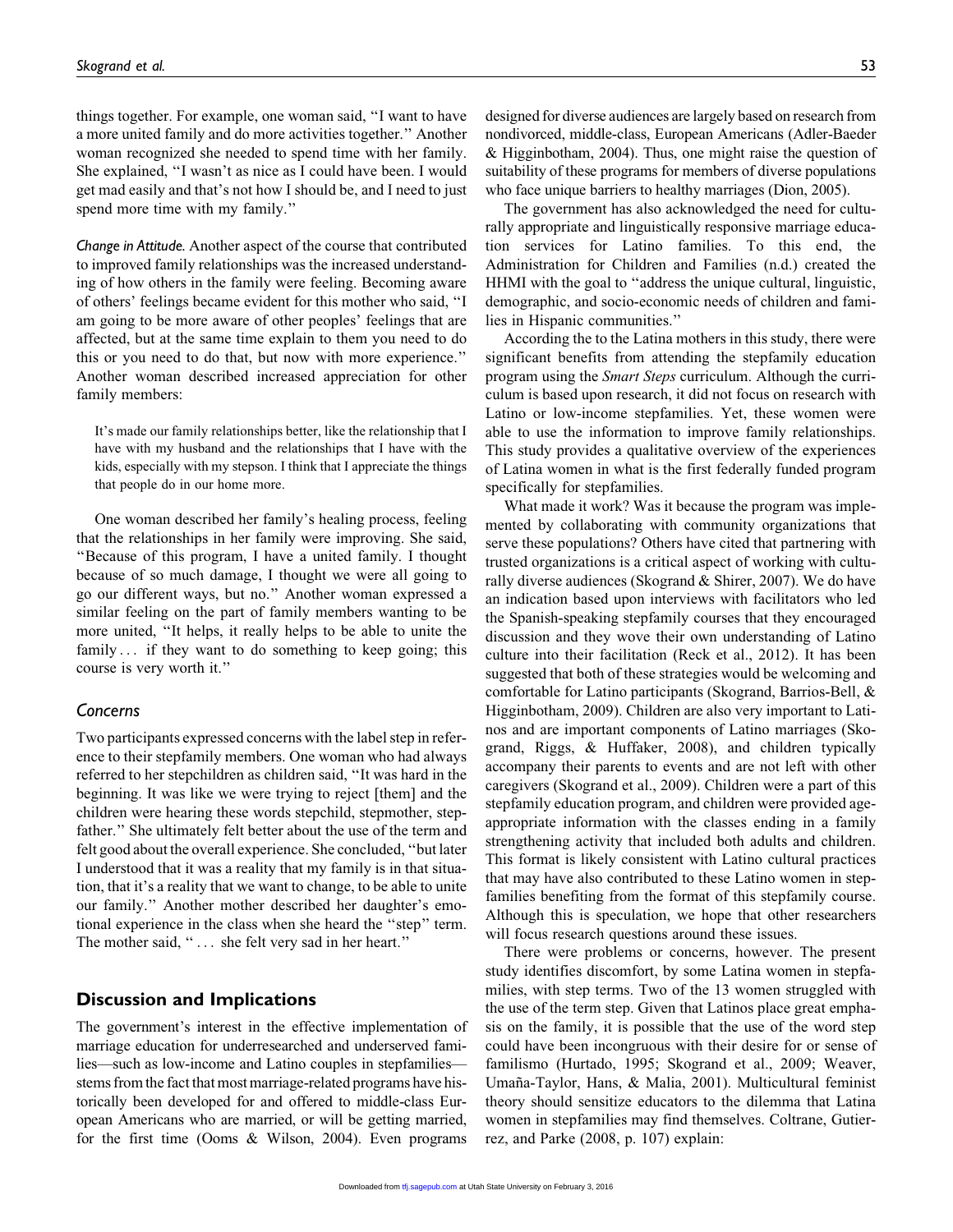A certain degree of stigma may arise for Latino families, especially the blended types, from the perception that they are not unified or cooperative, which violates the value of familism. Therefore, some Latino families may be reluctant to readily specify that they are a stepfamily or to discuss the origins of their current family structure.

We might speculate, based upon findings in this study, that curriculum that is not developed for a particular cultural group will work for most content but not all. In this case, familismo may be such a pervasive cultural theme that a cultural clash results with terms or issues around divorce and remarriage. It would be important for additional research to explore this issue. With the steady increase in the number of Latino stepfamilies, it is important to know what works and does not work with the use of existing curricula, even if it is not developed for the Latino population.

The effectiveness of the stepfamily course was evident throughout the interviews as participants identified several benefits in their family relations. Parent–child relations, couple relations, and family relationships in general had identified improvements. Communication was the most commonly cited benefit in all areas of improved relationships in that it led to better understanding in couple, parent–child, and family relationships, and it created an emotional atmosphere that promoted trust and family unity. We might speculate that communication is a critical component of any stepfamily education, including Latina mothers—whether the participants are adults or children.

Although this study was about stepfamily education and counselors and therapists do provide education, these findings might also be useful for therapists, as they provide individual or family counseling with Latinas. For example, including all appropriate family members, specifically children, in therapy might be especially important for Latina women dealing with stepfamily issues. The benefits of therapy and counseling may result in improvements in parent–child, couple, and family relationships as was found in this study focusing on education. Also, if the therapist is not Latino, a cotherapist who is Latino might be engaged in order that Latino cultural issues might be incorporated into the therapy process. Given the problem with the step term, therapists might consider using other terms when providing therapy or counseling.

The findings from this study of Latina women resulted in findings different from the Coltrane et al. (2008) study which found that stepfathers were very involved in the lives of both stepchildren and children. This study found that the large majority (95%) of Latino stepfathers reported having a very positive relationship with their stepchildren. Although this question was not asked directly in this study, there were indications that these Latina mothers had not always have positive relationships with their stepchildren. For example, there was evidence of difficulty in treating children fairly and wanting to interact with stepchildren in a more positive way. One mother also said the course helped her be more involved in her stepchildren's lives and not ''being seen as the 'evil stepmother'.'' One might wonder, based

upon this study compared with the Coltrane et al. (2008) study, whether Latina or Latino stepmother and stepfather parent–child relationships differ. If they differ, should these differences be acknowledged and addressed in Latino stepfamily education?

This qualitative study was conducted with a relatively small sample of low-income Latina women who participated in the Smart Steps stepfamily program. Further research might consider participants from other stepfamily programs. Would Latina women benefit from other stepfamily programs as well? Would the step term be viewed in the same way with other programs or with a larger sample? Does the advertising of a stepfamily program keep Latina women away from such programming? If so, how might the step issue be addressed with advertising a stepfamily program and how might it be addressed in the classes?

The limitations of this study and the need for further research are clear. This was an evaluation study that included Latina women, and we learned some things that might be helpful and a basis for further research in an area where there is clearly a need to develop further understanding. For example, it would be important to know more about the role of culture and language in stepfamilies and the role of culture and language in stepfamily education. McNamee and Raley (2011) have also clearly described the need to consider whether members of stepfamilies are foreign-born or born in the United States, the length of time in the United States, and the country of origin as impacting marriage, divorce, and cohabitation, and, thus, impacting stepfamily formation. These are all issues that could not be explored in this study but are important to consider in future research.

Given the need for stepfamily education for Latinos, however, using existing curricula—even if it is not based upon research with this population—may be a useful strategy until such research is available. It is important, however, for educators to be alert to times when the information is not culturally appropriate and may need to make changes based upon cultural differences.

### Authors' Notes

Elisaida Mendez is now at Western Reserve University.

#### Declaration of Conflicting Interests

The author(s) declared no potential conflicts of interest with respect to the research, authorship, and/or publication of this article.

#### Funding

The author(s) disclosed receipt of the following financial support for the research, authorship, and/or publication of this article: This research was supported in part by grants from the United States Department of Health and Human Services, Administration for Children and Families.

## **References**

Adler-Baeder, F. (2007). Smart steps: Embrace the journey. Auburn, AL: National Stepfamily Resource Center.